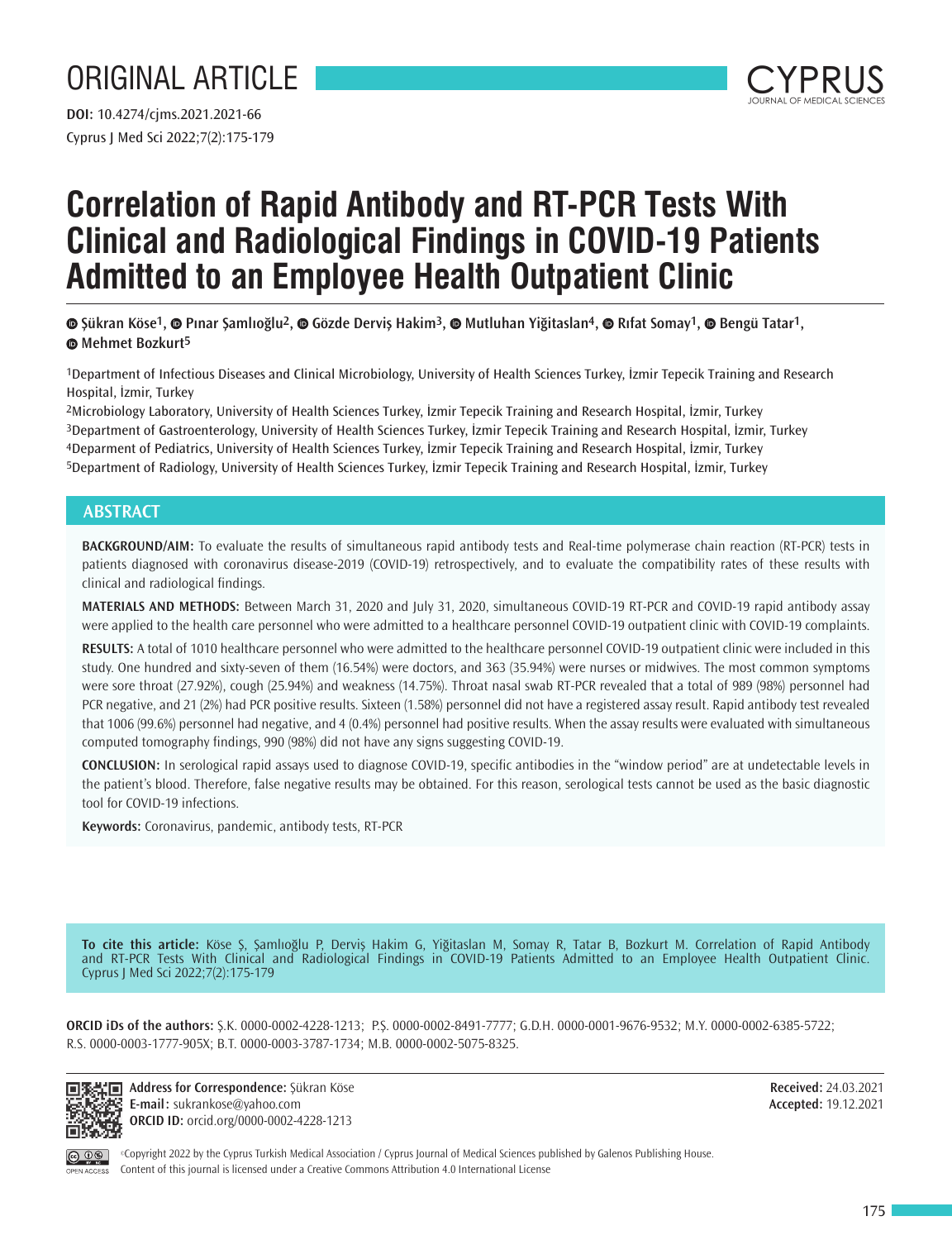# **INTRODUCTION**

In December 2019 in Wuhan, China, a new coronavirus (2019-nCoV) was detected in individuals with acute respiratory disease.<sup>1</sup> Coronavirus disease-2019 (COVID-19), (Sars-CoV-2) was declared to be a pandemic by the World Health Organization (WHO) on March 11, 2020.<sup>2</sup> Several studies showed that COVID-19 exhibited tropism against extra pulmonary tissue cells as well as respiratory system epithelial cells in humans and it had the ability to grow on these areas.<sup>3</sup> The symptoms of the infection include pulmonary and extrapulmonary signs such as fever, cough, dyspnea, diarrhea, headache, and conjunctivitis.<sup>4</sup> Realtime-polymerase chain reaction (RT-PCR) has become the standard method for nucleic acid identification to diagnose COVID-19. However, RT-PCR tests also have several limitations. These limitations include; the need for trained personnel and certified laboratories with special, expensive equipment for the assays. However, several studies showed that false negative results may be obtained by these assays. Therefore, simple, highly sensitive assays are required for rapid response, and immediate, accurate diagnosis. immunoglobulin M (IgM) is the defense response of the body during the first virus challenge, and IgG is the memory response associated with prolonged immunity. It is suggested that rapid antibody assays detecting IgM and IgG will be important for the diagnosis and treatment of COVID-19. Rapid antibody assays have been developed to detect the presence of IgM and immunoglobulin G (IgG) within 15 minutes from serum or whole blood taken from finger capillaries.<sup>5</sup>

The aim of this study is to evaluate the results of simultaneous rapid antibody tests and RT-PCR tests in patients diagnosed with COVID-19 retrospectively, and to evaluate the compatibility rates of these results with clinical and radiological findings.

# **MATERIALS AND METHODS**

The Healthcare personnel COVID-19 Outpatient Clinic of University of Health Sciences Turkey, İzmir Tepecik Training and Research Hospital, Department of Infectious Diseases opened for COVID-19 complaints of the hospital personnel in order to facilitate convenient testing for them. Between the dates of March 31, 2020 and July 31, 2020, simultaneous COVID-19 R- PCR and COVID-19 rapid antibody assay for COVID-19 were applied to the health care personnel who were admitted to the healthcare personnel COVID-19 outpatient clinic with COVID-19 complaints.

This study was approved by Ethics Committee of University of Health Sciences Turkey, İzmir Tepecik Training and Research Hospital with 2020/10-28 approval number.

#### **RT-PCR**

From the oro-nasopharyngeal swab samples of the patients, viral nucleic acid isolation kit (Bio-Speedy, Turkey) was applied for viral nucleic acid extraction. Swab samples were obtained in Viral Transport Medium (VTM), and put into a 100 µL R1 tamponade clean micro-centrifuge tube. A 100 µL respiratory sample was added to this tube. The tube was vortexed at 15 sec high speed, then incubated at room temperature for 5 minutes. The tube was centrifuged at maximum speed for 3 minutes (above 10,000 g) and 25 µL supernatant was put into a clean micro-centrifuge tube. Then, 25 µL'R2 tamponade was added and mixed. This 50 µL mixture was used for PCR immediately.

Covidien RT-q-19 PCR Detection Kit (Biospeedy, Turkey) was used.

#### **According to the manufacturers specifications:**

1) 10 µL 2X Prime Script Mix

2) 5 µL oligomix

3) 5 µL of Nucleic acid were added.

A total volume of 20 µL was obtained.

For RT-PCR, Rotor gene device (Qiagen, Germany) was programmed according to the company's recommendations.

**Rapid antibody test:** COVID-19 IgM/IgG rapid antibody diagnosis assay (Hotgen, China) was used in accordance with the manufacturer's recommendations.

The test tape, diluent and sample to be tested were brought to room temperature, after (15–30 min) aluminum foil was opened, and the sample number was written on the plastic face of the tape. 10 μL serum was dropped in the sample section of the tape. Three drops of sample diluent were dropped above it. It was incubated at room temperature for 15 minutes.

If a red or magenta colored line was visible in both parts (T and C line), the test was considered to be positive. If a red or magenta line was visible only in the C line, and there was no color change in the T line, the test was considered to be negative. If there was no color change in the C line, the test was considered invalid and the test was repeated.

#### **Statistical Analysis**

All statistical analyses were performed through The Statistical Package for Social Sciences 23.0 (SPSS, Chicago, IL, USA) software. The data collected within the scope of the study were summarized as mean  $\pm$ standard deviation. Pearson chi-square test was used in the analysis of categorical data. A value of p<0.05 was considered statistically significant.

# **RESULTS**

A total of 1010 healthcare personnel who were admitted to the healthcare personnel COVID-19 outpatient clinic of University of Health Sciences Turkey, İzmir Tepecik Training and Research Hospital Infectious Diseases were included in this study. Their mean age was 42, the gender distribution was male, 167 of them (16.54%) were doctors, 363 (35.94%) were nurses or midwives. The distribution of the healthcare personnel is shown in Table 1.

When the healthcare staff were questioned about whether they wore masks; it was found that 550 (54.45%) used masks during patient visits, and 460 (45.55%) did not. The analysis of the clinical signs of the patients included in the study showed that the most common symptoms were sore throat (27.92%), cough (25.94%) and weakness (14.75%). The clinical findings of the healthcare personnel are shown in Table 2.

Throat nasal swab RT-PCR revealed that total of 989 (98%) personnel had PCR negative, and 21 (2%) had PCR positive results. Sixteen (1.58%) personnel did not have a registered assay result.

Rapid antibody test revealed that 1006 (99.6%) personnel had negative, and 4 (0.4%) personnel had positive results.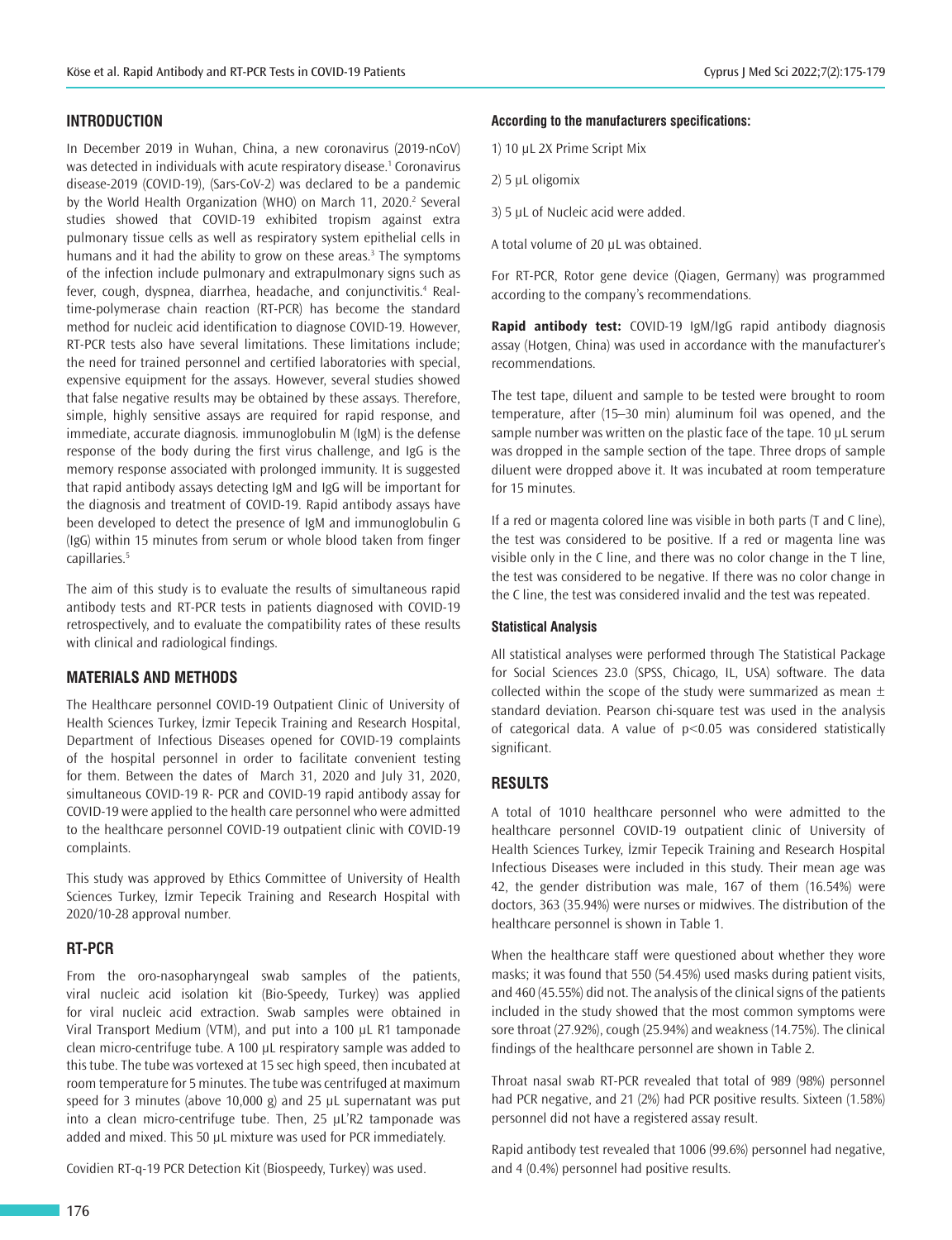When the assay results were evaluated with simultaneous computed tomography (CT) findings, 990 (98%) did not have any signs suggesting COVID-19. Fourteen (1.4%) had COVID-19 compatible CT findings. One (0.09%) staff member had ground glass opacity findings suggesting a different viral infection. CT findings of 36 (3.56%) people were not compatible with COVID-19. CT findings could not be obtained in six personnel (Table 3).

A total of 21 (2%) personnel had PCR positive tests. Nine hundred and ninety of 1010 personnel had CT incompatible with COVID-19 findings. Among those patients without CT findings, 859 (87%) had PCR negative, 20 had (2%) PCR positive, three had (0.3%) rapid test positive, and one patient (0.1%) had both PCR and rapid test positive results.

Among the patients with CT findings, none of the health personnel had positive PCR results. One person with CT positive and PCR negative had a positive rapid test. Table 4 presents the correlation between the clinical symptoms and assay results.

| Table 1. Distribution of healthcare personnel |               |       |  |  |  |  |
|-----------------------------------------------|---------------|-------|--|--|--|--|
| <b>Position</b>                               | <b>Number</b> | %     |  |  |  |  |
| Doctor                                        | 167           | 16.53 |  |  |  |  |
| Nurse/midwife                                 | 363           | 35.94 |  |  |  |  |
| Cleaning staff                                | 204           | 20.20 |  |  |  |  |
| Computing/data entry                          | 30            | 297   |  |  |  |  |
| Other                                         | 246           | 24.36 |  |  |  |  |

| Table 2. Clinical signs of the healthcare personnel |             |            |  |  |  |  |
|-----------------------------------------------------|-------------|------------|--|--|--|--|
| Symptom type                                        | Present (%) | Absent (%) |  |  |  |  |
| Weakness                                            | 14.75       | 85.24      |  |  |  |  |
| Lack of appetite                                    | 1.48        | 98.52      |  |  |  |  |
| Fever                                               | 7.22        | 92.73      |  |  |  |  |
| Muscle and joint pain                               | 12.97       | 87.03      |  |  |  |  |
| Sore throat                                         | 27.92       | 72.08      |  |  |  |  |
| Nasal congestion                                    | 8.42        | 91.58      |  |  |  |  |
| Cough                                               | 25.94       | 74.06      |  |  |  |  |
| Dry cough                                           | 7.82        | 92.18      |  |  |  |  |
| Productive cough                                    | 2.18        | 97.82      |  |  |  |  |
| Headache                                            | 11.88       | 88.12      |  |  |  |  |
| Changes in consciousness                            | 0.20        | 99.80      |  |  |  |  |
| Nausea                                              | 1.78        | 98.22      |  |  |  |  |
| Vomiting                                            | 0.60        | 99.40      |  |  |  |  |
| Diarrhea                                            | 3.56        | 95.84      |  |  |  |  |
| Loss of taste                                       | 1.48        | 92.92      |  |  |  |  |
| Loss of smell                                       | 0.69        | 98.71      |  |  |  |  |
| Dyspnea                                             | 9.21        | 90.19      |  |  |  |  |
| Significant values are shown in bold.               |             |            |  |  |  |  |

### **DISCUSSION**

Since the beginning of the pandemic, medical companies and research institutes have been trying to develop assays to detect this viral infection and immunity against COVID-19. RT-PCR is considered as the gold standard for the diagnosis of the COVID-19 infection. However, this assay requires certified laboratories, expensive equipment, materials and trained personnel. Rapid tests detecting specific antibodies in blood samples may be used 3–6 days after the onset of symptoms to detect increased IgM antibodies and 8–10 days after to detect increased IgG antibodies.<sup>6</sup> These assays are cheap, easy to use and rapid, do not require equipment, and the results may be obtained in 15 minutes. They are easily used for screening health workers, allowing them to return to their work quickly. A disadvantage of quick tests is the probability of cross reactions with other coronaviruses (SARS-CoV, MERS-CoV).<sup>7</sup>

In PCR positive but rapid test negative sample results, the first thing to remember is that the absence of antibodies or their levels may be so low in the beginning of the infection. Secondly, the antibody response level of individuals' immunities may be different. Antibody response may not be observed if the immune system is suppressed. Thirdly, IgM response decreases during the second week, and may be negative when the test is applied.<sup>5</sup>

In Italy, 525 health care personnel were screened with rapid antibody assay, and six of them (1.1%) had positive IgM bands. Three of these cases had COVID-19 contact history. None of them had COVID-19 symptoms in these six cases, and their COVID-19 RT-PCR results were negative.<sup>8</sup> In a different study on 3300 patients, rapid assay was positive in six cases (0.2%).<sup>9</sup> In our study, 1006 (99.6%) health care personnel had negative rapid antibody assay, and four had positive results (0.4%). One of four (0.1%) had both positive PCR and rapid assay.

The results of molecular assays detecting viral RNA may be affected by accurate sampling, sample quality, transfer and storing conditions, and these may cause false negative results. If PCR does not detect the virus, we should keep in mind that the infection may be in very early or late period, and the viral load may be very low.10-12

Since SARS-CoV-2 is transmitted through airborne droplets, direct contact with COVID-19 patients put health care personnel at high infection risk especially if protective equipment is missing. In Italy, infection rates reported in health care workers were around 25%.13-15

The infection incidence of health care workers at a medical faculty was very high, 63% at the end of the first week and 22% at the end of the second week of the pandemic, among all COVID-19 cases diagnosed in the hospital. The first cases of this hospital were detected at those clinics where COVID-19 case were not expected, and one of these cases was a health care staff member. Therefore, it was suggested that health care personnel were not protected. With the precautions taken in the following weeks, this ratio decreased to 8.7% by the end of the  $11<sup>th</sup>$ week.<sup>16</sup>

| Table 3. Comparison of CT findings with RT-PCR results                                                    |                                 |                                |                                                    |                                                               |  |  |  |
|-----------------------------------------------------------------------------------------------------------|---------------------------------|--------------------------------|----------------------------------------------------|---------------------------------------------------------------|--|--|--|
| CT findings not compatible<br>with COVID-19                                                               | CT negative-<br>RT-PCR negative | CT negative-RT-PCR<br>positive | CT negative-RT-PCR positive-rapid<br>test positive | CT positive-<br><b>RT-PCR positive</b><br>rapid test positive |  |  |  |
| 990 (98%)                                                                                                 | 859 (87%)                       | 20(2%)                         | $1(0.01\%)$                                        | $1(0.01\%)$                                                   |  |  |  |
| CT: computed tomography, COVID-19: coronavirus disease 2019, RT-PCR: real-time polymerase chain reaction. |                                 |                                |                                                    |                                                               |  |  |  |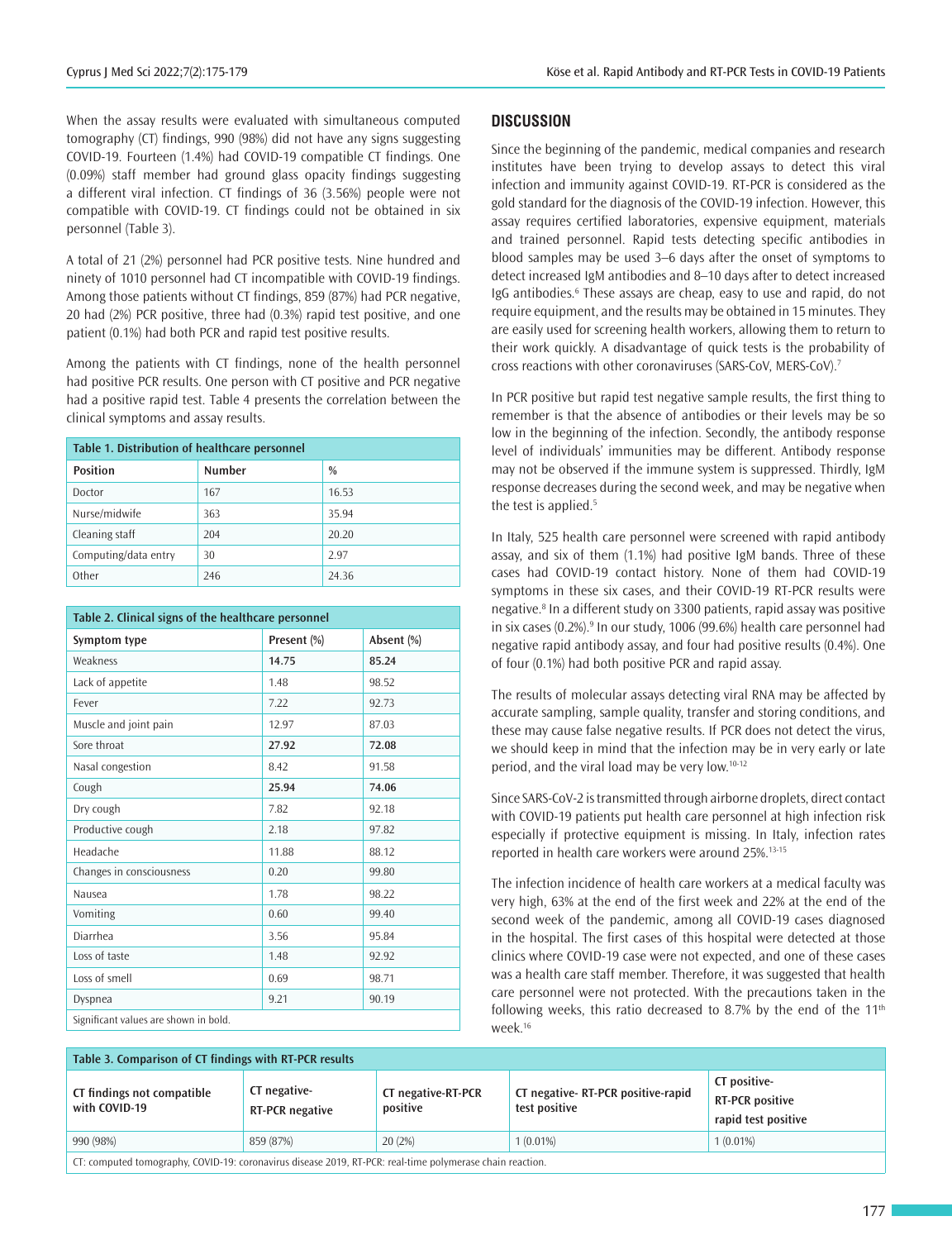| Table 4. The correlation between clinical symptoms and assay results  |                |                        |                     |                                      |  |  |  |
|-----------------------------------------------------------------------|----------------|------------------------|---------------------|--------------------------------------|--|--|--|
|                                                                       | CT<br>positive | <b>RT-PCR positive</b> | Rapid test positive | CT & rapid test & RT-PCR<br>positive |  |  |  |
| Sore throat (280)                                                     | 2(0.7%)        | 16(5.7%)               | . .                 |                                      |  |  |  |
| Cough $(260)$                                                         | 4(1.5%)        | 21 (8%)                | $1(0.4\%)$          |                                      |  |  |  |
| Weakness (146)                                                        | $5(3.4\%)$     | 15 (10.3%)             | - 1                 |                                      |  |  |  |
| CT: computed tomography, RT-PCR: real-time polymerase chain reaction. |                |                        |                     |                                      |  |  |  |

Since February 24, 2020, it was reported that 3387 (4.4%) of 77,262 cases in China were health care personnel, and this was considered to be a high rate, and its causes were investigated.<sup>17,18</sup> In our study, PCR positivity was 2% in health care personnel, which was very low compared to other studies. We suggest that the importance given to the use of personal protective equipment and the hygiene measures had been effective.

COVID-19 infection primarily involves the respiratory tract, so imaging methods such as direct radiography and CT may give supportive information for diagnosis. The value of direct radiograph is low as a diagnostic tool and is insufficient to detect pulmonary signs. However, CT may detect parenchyma findings even in asymptomatic subjects.<sup>19</sup>

In the early periods of COVID-19, CT may not detect any findings. A negative result in the thorax CT may indicate the condition without any parenchymal findings associated with the infection.<sup>20</sup>

Thorax CT is more sensitive in the diagnosis of COVID-19 pneumonia in comparison to RT-PCR assay, however, CT findings such as ground glass densities in parenchyma, and consolidation areas are not specific to COVID-19. Therefore, the diagnosis should be supported by clinical signs and laboratory results, and it is important to be confirmed by RT-PCR assay.<sup>21</sup>

In serological rapid assays used to diagnose COVID-19, specific antibodies in the "window period" are at undetectable levels in the patient's blood. Therefore, false negative results may be obtained. Therefore, serological tests cannot be used as the basic diagnostic tool for COVID-19 infections.

It is suggested that COVID-19, which may cause severe acute respiratory infection, infects people via droplets. If the infected person coughs, sneezes or talks, the virus is transmitted by respiratory fluids directly to the mucosa, and it may infect the other person. Additionally, if a person touches his eyes, nose or mouth after touching an infected surface, infection may occur. Hand-washing is a basic of viral infection control. Protective clothing such as masks, aprons and gloves should be worn to prevent infection.

#### **Limitations of the Study**

We had some limitations for our study. Firstly, the required training was given to the personnel who would take the samples during the sampling phase for the COVID-19 RT-PCR test. However, the same person did not perform all PCR and rapid antibody tests. This situation may have affected the quality of testing. Secondly, a limited number of antibody tests were sent to our hospital. Therefore, antibody tests could not be performed on every patient who underwent PCR test. We think that if the number of antibody tests were higher, it would be more suitable in defining large populations. These are considered as the limitations of our study.

# **CONCLUSION**

The most important points in the fight against COVID-19 are the early detection of infected people, follow-up of contacts and isolation of diagnosed patients. Although rt pcr is the most used method for early diagnosis, new methods have been tried to be developed because it requires a well-equipped molecular microbiology laboratory and equipment. Simultaneous rapid antibody tests, which are among these other methods, are thought to replace rt pcr tests for early diagnosis. However, in the light of the results we obtained from our study; It has been observed that in the "window period", specific antibodies may be at undetectable levels in the patient's blood, which may cause false negative results. Therefore, it has been concluded that serological tests cannot be used as a basic diagnostic tool for COVID-19 infections.

# **MAIN POINTS**

- The most important points in the fight against COVID-19 are the early detection of infected people, follow-up of contacts and isolation of diagnosed patients.
- When simultaneous rapid antibody tests and Real-time polymerase chain reaction (RT-PCR) tests are compared; rapid antibody test appears to be superior in terms of ease of use and accessibility.
- However, rapid antibody tests may cause false negative results in patients who fall within the window period.
- RT-PCR tests are still the gold standard in the diagnosis of COVID-19 infections.

### **ETHICS**

**Ethics Committee Approval:** This study was approved by the Ethics Committee of University of Health Sciences Turkey, İzmir Tepecik Training and Research Hospital with 2020/10-28 approval number.

**Retrospective Study: Informed Consent:** Retrospective study.

**Peer-review:** Externally peer-reviewed.

#### **Authorship Contributions**

Concept: Ş.K., G.D.H., Design: Ş.K., G.D.H., Data Collection and/or Processing: M.Y., M.B. Analysis and/or Interpretation: M.Y., M.B., Literature Review: Ş.K., P.Ş., G.D.H., M.Y., R.S., B.T., M.B., Writing: P.Ş., G.D.H.

#### **DISCLOSURES**

**Conflict of Interest:** No conflict of interest was declared by the authors.

**Financial Disclosure:** The authors declared that this study had received no financial support.